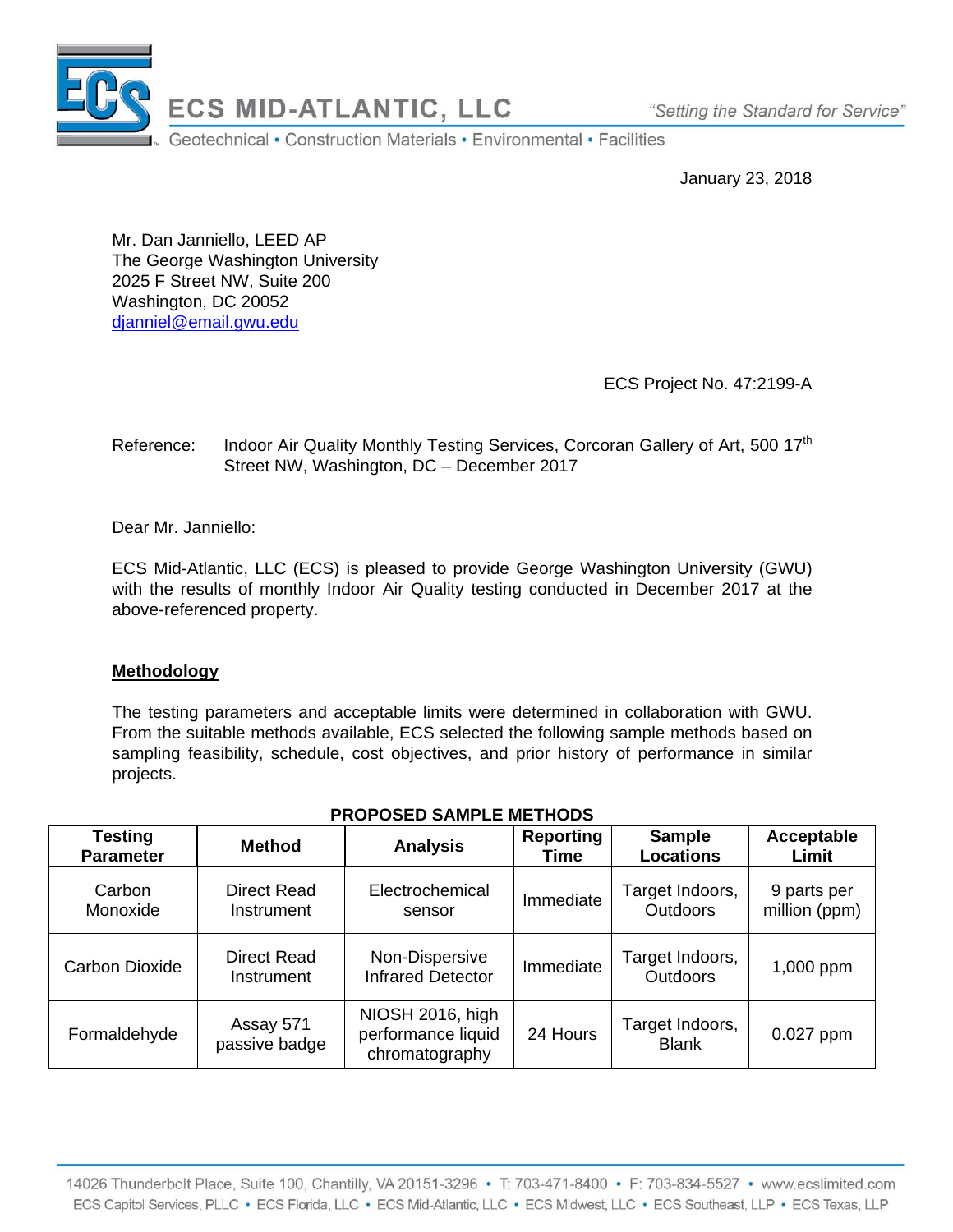| <b>Testing</b><br><b>Parameter</b>       | <b>Method</b>                       | <b>Analysis</b>               | <b>Reporting</b><br>Time | <b>Sample</b><br><b>Locations</b>  | Acceptable<br>Limit                            |
|------------------------------------------|-------------------------------------|-------------------------------|--------------------------|------------------------------------|------------------------------------------------|
| <b>Volatile Organic</b><br>Compound Scan | Assay 521<br>passive badge          | OSHA 7, Gas<br>Chromatography | 24 Hours                 | Target Indoors,<br><b>Blank</b>    | Reference<br>specific<br>parameters<br>tested* |
| Mold                                     | Non-viable<br>Spore Trap<br>Sampler | <b>Optical Microscopy</b>     | 24 Hours                 | Target Indoors,<br><b>Outdoors</b> | Compare to<br><b>Outdoors</b>                  |
| <b>Respirable Dust</b>                   | Indoor Air<br>Sampler               | <b>NIOSH 0600</b>             | 24 Hours                 | Target Indoors                     | $0.150$ mg/m3<br>(EPA NAAQS<br>PM 10)          |
| Silica Dust                              | Indoor Air<br>Sampler               | <b>NIOSH 7500</b>             | 24 Hours                 | Target Indoors                     | $0.025$ mg/m3<br>(OSHA Action<br>Level)        |

\*CARB RELs = California Air Resources Board Recommended Exposure Limit, acute or 8-hour

ECS collected air samples for fungal spore count analysis. For air sample collection, a high volume sampling pump and air cassettes were utilized in sampling for airborne fungal spores, hyphal fragments, insect fragments, and pollen. Analytical background levels on the slide of skin fragments, fibers, and other debris are also reported. Samples were collected with an air flow of 15 liters/minute verified by a pre-calibrated rotameter for 5 minutes.

Samples collected were shipped to Scientific Analytical institute, Inc. (SAI) located in Greensboro, North Carolina for analysis. SAI is an AIHA (American Industrial Hygiene Association) EMLAP (Environmental Microbiology Laboratory Accreditation Program) accredited laboratory. The samples were analyzed for total spore concentrations in accordance to the laboratory's quantification methods. The analytical results and chain of custody are attached in the Appendix of the report.

Formaldehyde and Volatile Organic Compound (VOC) sampling was conducted using passive indoor air quality samplers. Formaldehyde samples were analyzed by High Performance Liquid Chromatography using NIOSH Method 2016 by Assay Technology in Boardman, Ohio, an independent AIHA Accredited Laboratory. The VOC samples were analyzed by Gas Chromatograph in general accordance with OSHA Method 7 by Assay Technology. The VOC scan includes a panel of 25 common solvents, including: Acetone, Benzene, 1-Butanol, Butyl Acetate, Chloroform, Cyclohexanone, Ethyl Acetate, Ethyl Alcohol, Ethylbenzene, Heptane, Hexane, Isopropyl Alcohol, Methyl Ethyl Ketone, Methyl Isobutyl Ketone, Methyl Methacrylate, Methylene Chloride, Naphthalene, Perchloroethylene, 4-Phenyl Cyclohexene, Styrene, Tetrahydrofuran, Toluene, 1,1,1-Trichloroethane, Trichloroethylene, and m-, o-, and p-Xylenes.

The Respirable Dust and Crystalline Silica samples were collected using indoor air sampling pumps fitted with pre-weighed poly-vinyl chloride filters. Respirable dust was determined by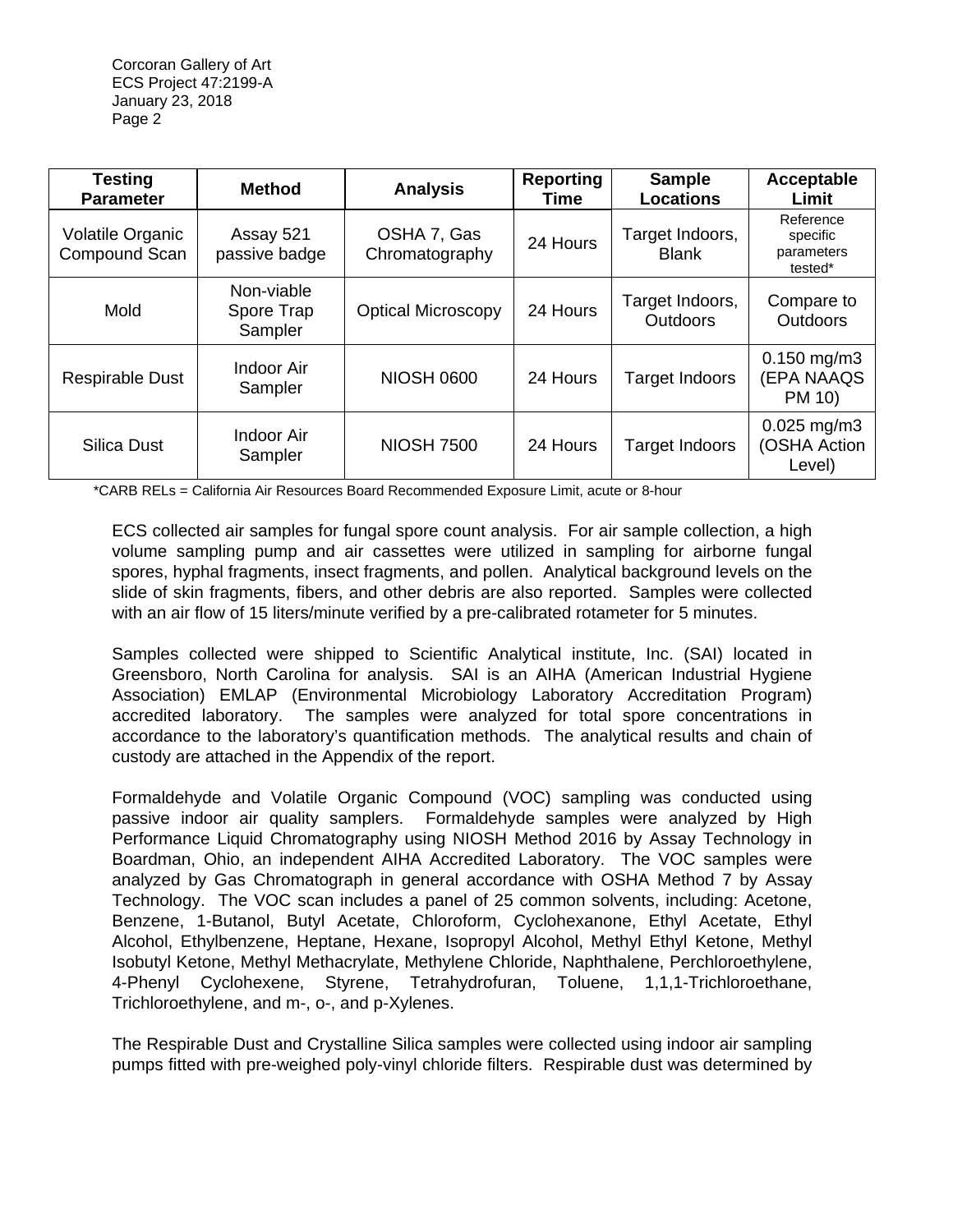gravimetric analysis by NIOSH Method 600 by SAI in Greensboro, North Carolina, an independent AIHA Accredited Laboratory. Crystalline silica concentrations was measured by X-Ray diffraction analysis using NIOSH Method 0600, Modified from NIOSH Method 7500 & OSHA ID-142.

Environmental conditions, including temperature and relative humidity (RH), were recorded using a Fluke brand meter. The purpose of these measurements was to evaluate if interior temperature and RH were sufficient to support mold growth and also to measure general indoor comfort parameters related to temperature/relative humidity. The relative humidity is the ratio of the amount of moisture contained in the air to the maximum amount of moisture the air can contain at a specific temperature. Additionally, a calibrated Air Quality Meter was used to collect measurements of carbon dioxide and carbon monoxide as general indicators of overall IAQ. Sample locations were identified by GWU representatives as areas of interest. Chemical and biological sampling was performed in occupied areas of the facility. Biological samples were also collected outdoors for comparison purposes. As required by the sample method(s), blank samples were also submitted with each set of chemical samples.

### **Results**

It should be noted that the B109 classroom and the B130b classroom were locked during the testing; therefore, the basement classroom sample (Sample #2) was collected from the B100E classroom and the screen printing studio sample (Sample #4) was collected from the B131a classroom. Additionally, the auditorium sample (Sample #8) was collected from the area of the auditorium behind the stage.

#### *Mold*

Fungal spore-trap air samples were collected from the eight locations within the subject building identified by GWU representatives as areas of interest. Two representative exterior samples were collected for comparison. The appended table summarizes the results of sample analysis reported in spore counts per cubic meter of air.

The analytical results for the eight samples indicate that the total concentrations of airborne fungal spores detected were less than total spore concentrations reported on the exterior samples.

Sample #6, collected from the central portion of the first floor main atrium, and the Sample #7, collected from the central portion of the second floor main atrium were overloaded with debris. With the exception of *Aspergillus*/*Penicillium*-like spores detected in the Room B112 Student Work Spaces (Sample #3), the fungal genera identified were generally comparable with outdoor genera detected. *Aspergillus*/*Penicillium*-like spores were detected in Room B112 Student Work Spaces (Sample #3) at a concentration of 313 s/m<sup>3</sup>.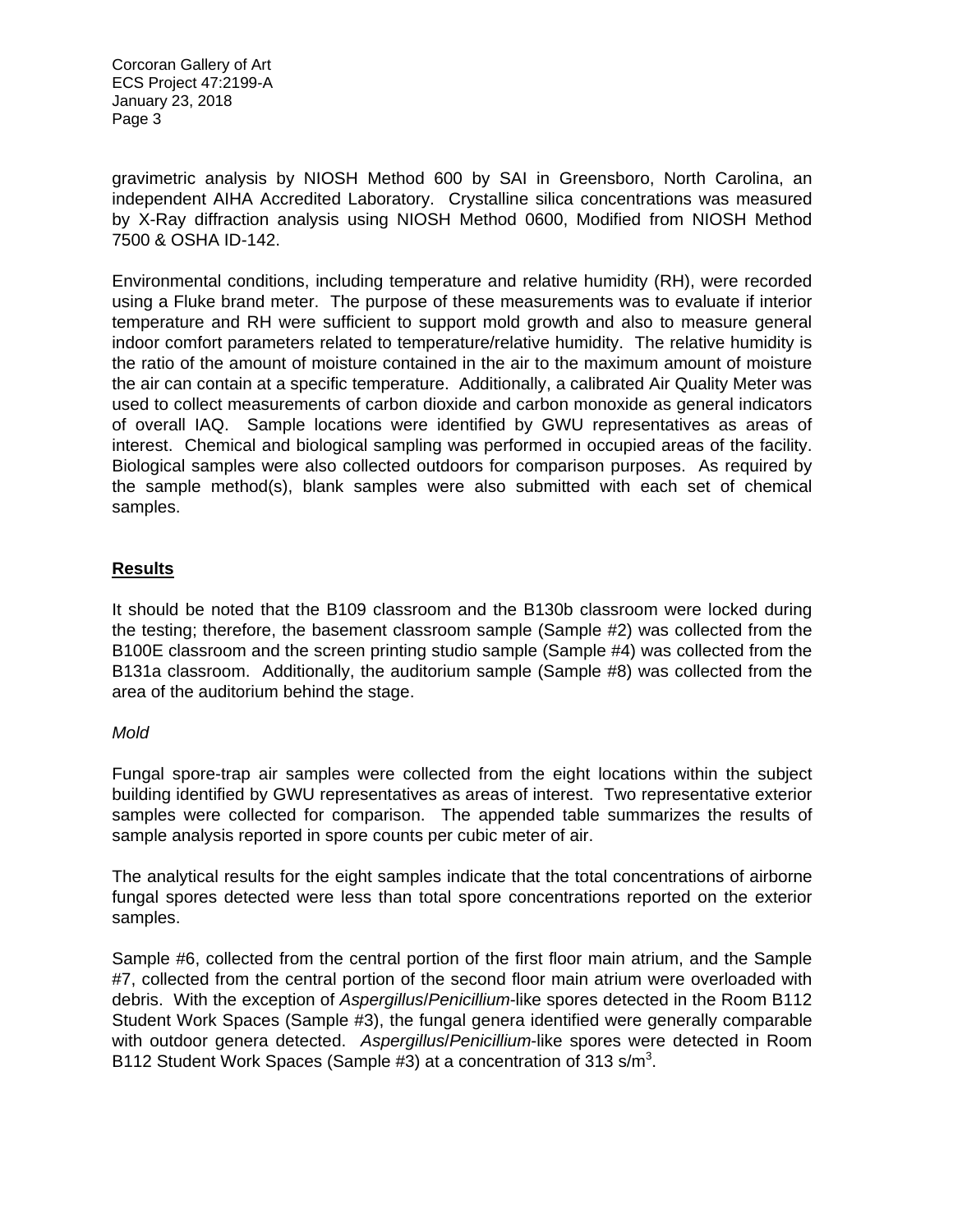The detected spore concentrations in Sample #3 were relatively low and probably indicate a normal variation between indoor and outdoor spore counts; however, the elevated *Aspergillus*/*Penicillium*-like spore levels may be indicative of a hidden moisture source or possibly a transient elevation related to an isolated event (such as a water spill or minor hose leak) which could have triggered this elevation. The results for Sample #6 and Sample #7 may be indicative of elevated dust levels produced by construction activities.

There are currently no accepted regulatory standards or guidelines with respect to acceptable fungal levels inside buildings. It is important to note however that spore trap measurements can fluctuate rapidly and the readings reported should not be used as a definitive indication that mold and or health hazards related to mold are present or absent.

### *Carbon Monoxide and Carbon Dioxide*

Carbon monoxide and carbon dioxide were measured onsite utilizing a calibrated Air Quality meter. No readings exceeded the US EPA NAAQS or limits recommended in the Occupational Safety and Health Administration (OSHA) Technical manual for carbon dioxide. The appended table summarizes the results

### *Formaldehyde*

All eight measured formaldehyde levels were below the laboratory detection limit and below the 27 ppb reference criteria (reference US Green Building Council – LEED Standard).

## *Volatile Organic Compounds*

Twenty-one (21) of the twenty five (25) volatile organic compounds (VOCs) analyzed for were not detected in any of the VOC profile samples collected. The remaining four VOCs identified during this sampling event are discussed below.

Ethyl acetate was detected in two location at the concentrations listed below:

- Second floor main atrium (Sample #7) at 245.1  $\mu/m^3$  (68 ppb);
- Auditorium (Sample #8) at 100.9  $\mu/m^3$  (28 ppb).

Both detectable concentrations discussed above exceeded the Environmental Protection Agency (EPA) Regional Screening Level (RSL) for Resident Air for ethyl acetate of 73  $\mu$ /m<sup>3</sup>. NIOSH lists a Recommended Exposure limit for ethyl acetate of 400 ppm. The second floor main atrium and auditorium were not open to the public during the December sampling event due to ongoing construction, and the detected level of ethyl acetate may be attributable to the use of sealants and cleaners as part of construction activities.

Isopropyl alcohol (isopropanol) was detected in two locations at the concentrations below:

- First floor main atrium (Sample #6) at 199.1  $\mu/m^3$  (81 ppb);
- Second floor main atrium (Sample #7) at 1,966.5  $\mu/m^3$  (800 ppb).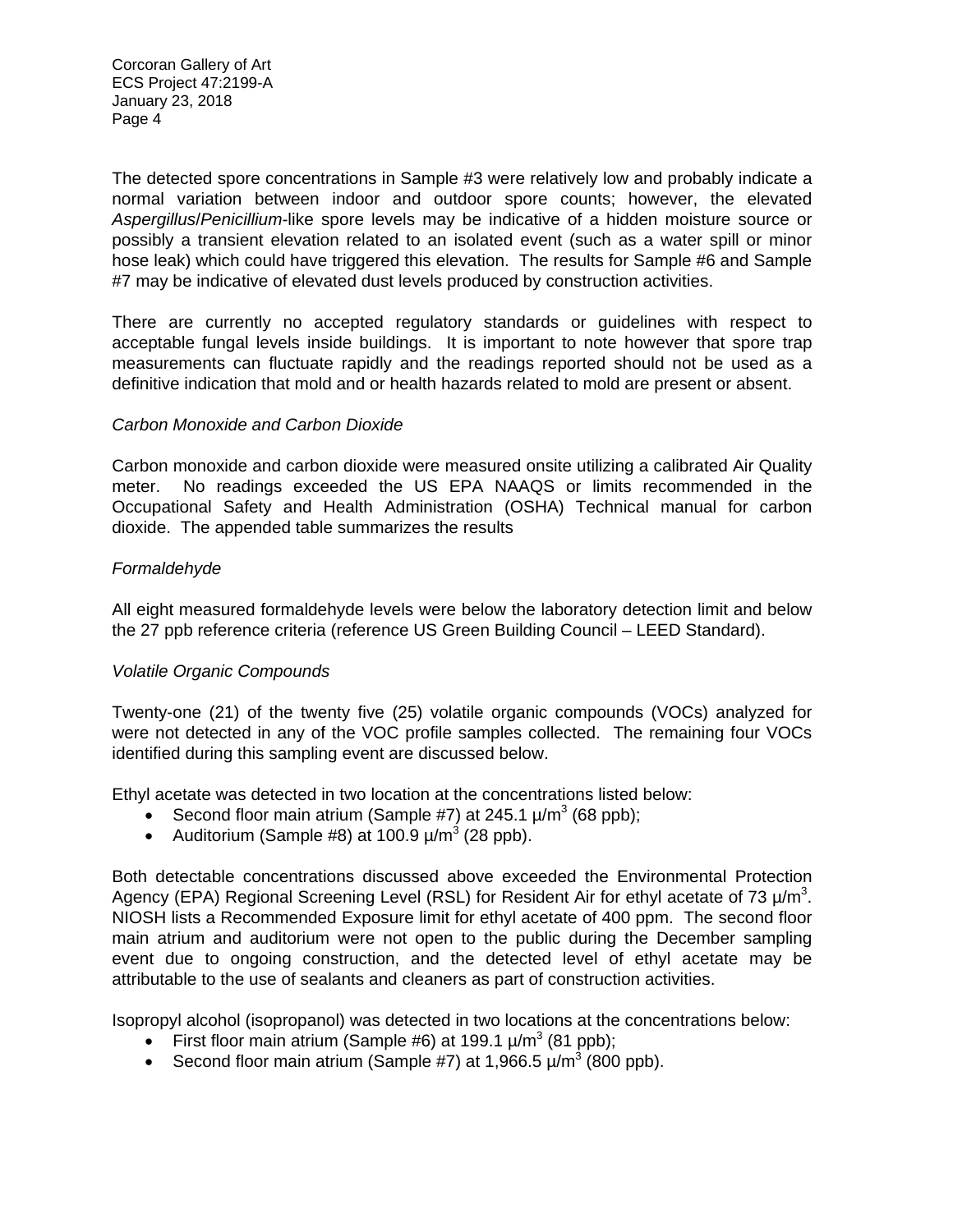None of the detected isopropyl alcohol levels exceeded the California OEHHA Acute REL for Isopropyl Alcohol of  $3,200 \mu/m3$ . Further, the detected levels of isopropyl alcohol may be attributable to the use of paints associated with the renovations occurring in the main atrium.

Acetone was detected in three locations at the concentrations below:

- First floor main atrium (sample #6), at 51 ppb (121.1  $\mu/m^3$ );
- Second floor main atrium (sample #7), at 36 ppb (85.5  $\mu/m^3$ );
- Auditorium (sample #8), at 110 ppb (261.3  $\mu/m^3$ ).

None of the detected acetone levels exceeded the CDC Agency for Toxic Substances & Disease Registry (ATSDR) Minimal Risk Level (MRL) of 13,000 parts per million (ppm).

Hexane was detected in three locations at the concentrations below:

- First floor main atrium (sample #6), at 16 ppb (56.4  $\mu$ /m<sup>3</sup>);
- Second floor main atrium (sample #7), at 130 ppb  $(458.2 \text{ }\mu/\text{m}^3)$ ;
- Auditorium (sample #8), at 55 ppb (193.9  $\mu/m^3$ ).

None of the detected hexane levels exceeded the CDC ATSDR MRL for hexane of 600 ppb.

ECS also notes that it is common to have some level of VOCs in building air produced or related to normal activities within the building including VOCs produced by printers, copiers, off gassing of building finishes, cleaning agents etc. Additionally, the detectable levels of ethyl acetate were only found in the sample collected from the second floor main atrium and auditorium back stage area, areas restricted to the public due to ongoing renovations. ECS believes it likely that the chemicals detected were generated by construction activities. Based on the levels reported and the fact that the area is isolated from faculty and students, the levels detected in this study were not deemed a concern.

## *Respirable Dust and Respirable Silica*

Seven of the eight measured respirable dust levels were below the laboratory detection limit and the 0.15 mg/m<sup>3</sup> ambient exposure limit (reference EPA NAAQS). Respirable dust was measured at 0.13 mg/m<sup>3</sup> in the sample collected from the auditorium space (sample #8), which is below the ambient exposure limit (0.15 mg/m<sup>3</sup>). Additionally, all eight respirable silica samples collected were below the laboratory detection and the 25  $\mu$ g/m<sup>3</sup> Action Level under OSHA.

## **Conclusions**

Based on the results of the indoor air quality sampling conducted in December 2017, no indoor air quality concerns were identified. However as good practice, ECS recommends that construction work areas are physically isolated (using wood and/or plastic sheeting) from occupied areas. Construction areas should also be maintained at negative pressure in relation to occupied spaces to control emissions of dust or chemicals produced as a result of